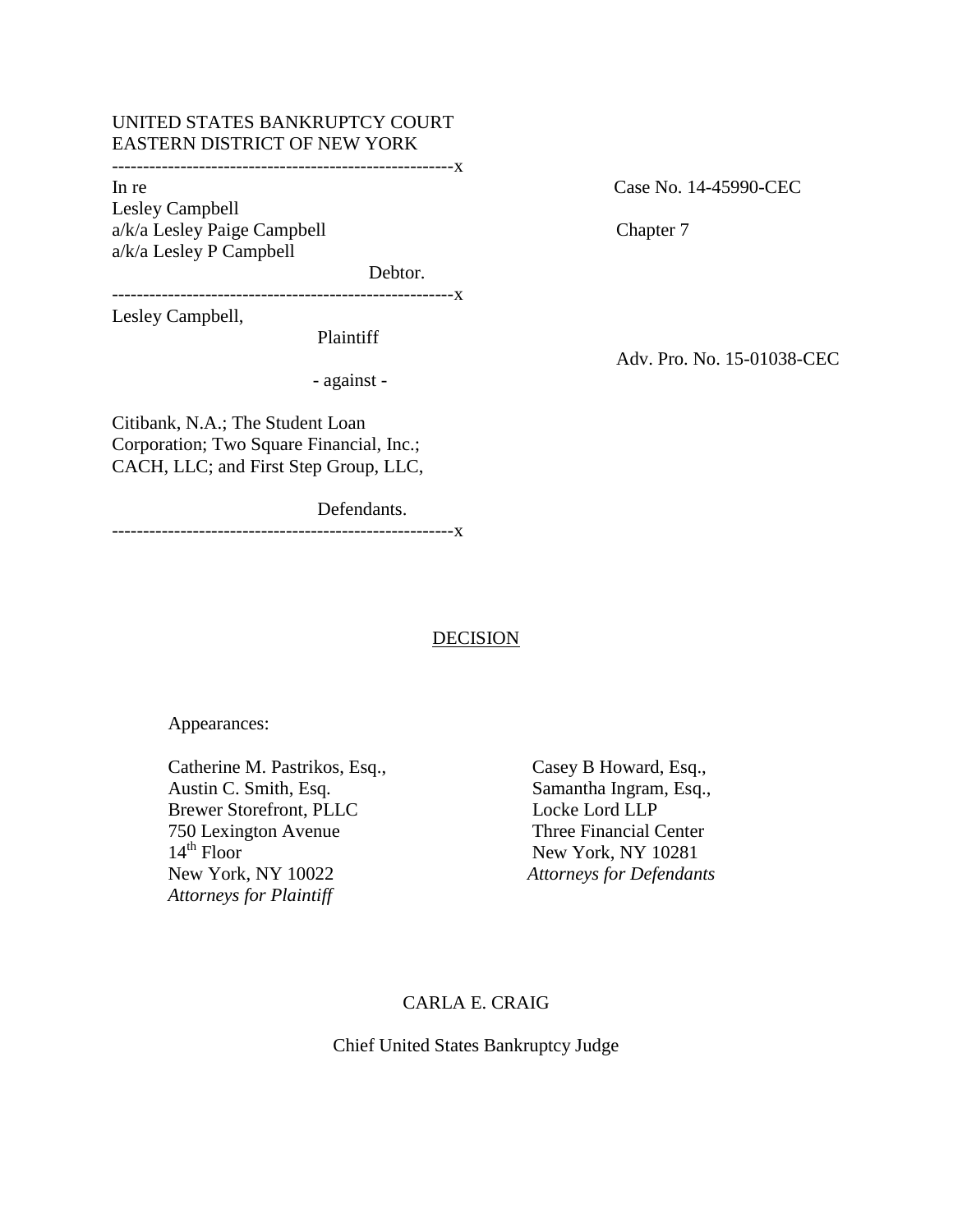In this adversary proceeding, plaintiff Lesley Campbell ("Plaintiff" or "Campbell") seeks a determination that funds she borrowed under a CitiAssist Bar Exam Loan ("Bar Loan") in April, 2009 is dischargeable. Citibank, N.A. and The Student Loan Corporation (collectively, ―Defendants‖), two of the five defendants in this action, seek dismissal pursuant to Fed. R. Civ. P. 12(b)(6), made applicable to this adversary proceeding by Rule  $7012(b)$ .<sup>1</sup>

In the amended complaint ("Complaint"), Campbell asserts five claims for relief against Defendants. In counts one and two, Campbell seeks a determination of dischargeability and a declaratory judgment that the Bar Loan is dischargeable. Because the Bar Loan is not an "educational benefit" within the meaning of  $\S$  523(a)(8)(A)(ii), and is not encompassed in any other exception to discharge set forth in  $\S$  523(a)(8), the Bar Loan is dischargeable, and Defendants' motion to dismiss these claims is denied.

Count four of the Complaint seeks damages, attorneys' fees, and costs for violation of the Truth In Lending Act; count six seeks exemplary damages, attorneys' fees and costs for fraudulent misrepresentation; and count seven seeks disgorgement of unjust enrichment. Because none of these counts states a claim under applicable law, Defendants' motion to dismiss these claims is granted.

#### **Background**

The facts are not in dispute. In April 2009, Plaintiff, then a student at Pace University Law School, applied for and received the Bar Loan in the amount of \$15,000. (Mot. to Dismiss, Declaration of Robert Carson ("Carson Decl."), p. 2-3, Adv. Pro. No. 15-01038, ECF 18-2; Carson Decl., Ex. A, Adv. Pro. No. 15-01038, ECF 18-3.)<sup>2</sup> She made payments on the Bar Loan

<sup>&</sup>lt;sup>1</sup> All statutory references are to the United States Bankruptcy Code, 11 U.S.C. et seq. ("Bankruptcy Code" or

<sup>―</sup>Code‖), and all Rule references are to the Federal Rules of Bankruptcy Procedure, unless otherwise noted.  $2^2$  Citations to "ECF" are to documents filed on docket of this proceeding, identified by docket number. Plaintiff's statement in the Complaint that she borrowed \$15,900 in February 2009 appears to be a typographical error; the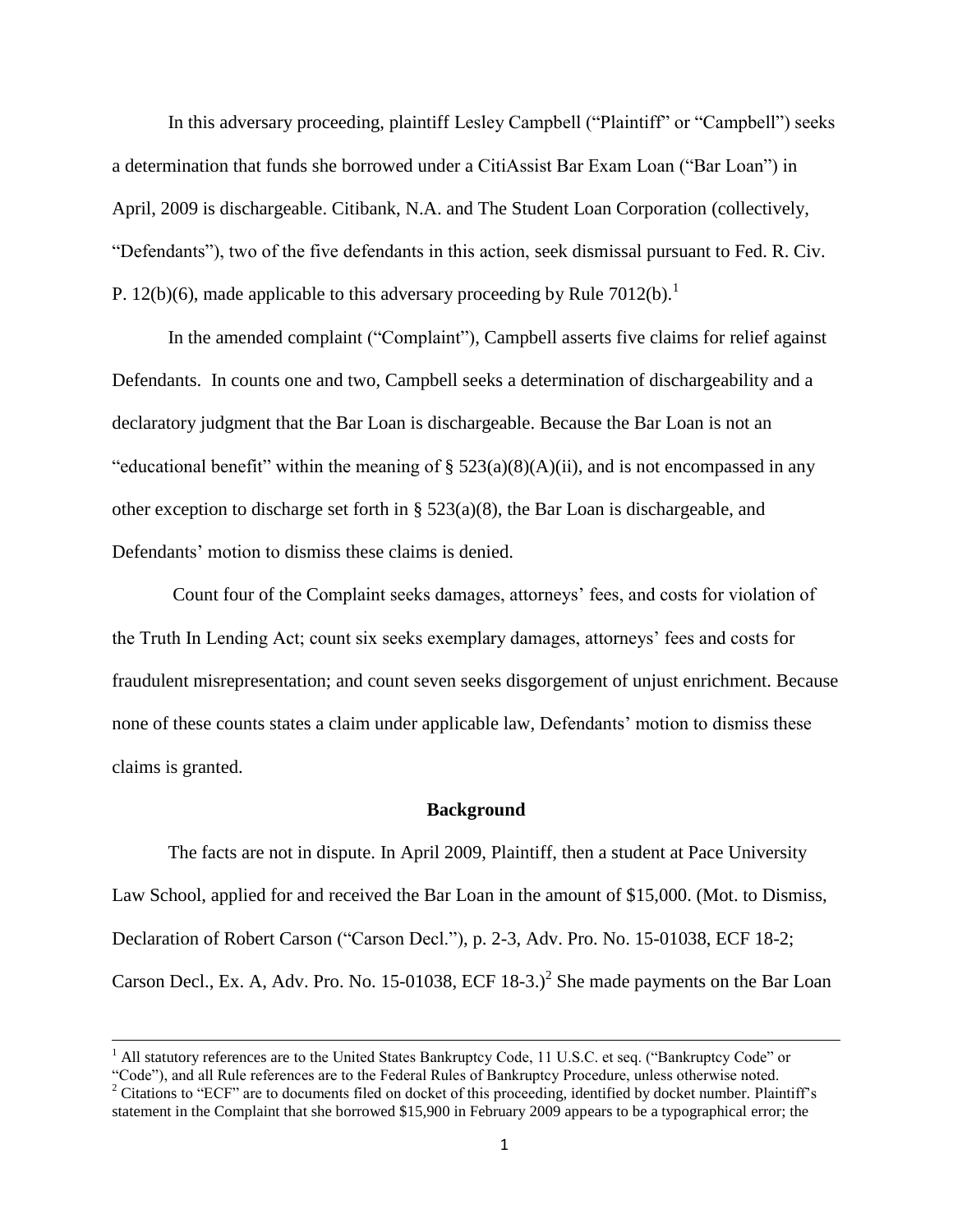until June 2012, and in November 2014 she filed a petition for relief under Chapter 7 of the Bankruptcy Code. (Compl., ¶17, p. 5, Adv. Pro. No. 15-01038, ECF 9; Case. No. 14-45990, ECF 1.) In March 2015, Plaintiff received a discharge (Order Discharging Debtor, Case. No. 14- 45990, ECF 10.) In December 2013, the Bar Loan was assigned to defendant Square Two Financial, Inc., and in March 2015 Campbell filed this adversary proceeding. (Carson Decl., ¶ 9, p. 3, Adv. Pro. No. 15-01038, ECF 18-2; Adv. Pro. No. 15-01038, ECF 1.)

#### **Jurisdiction**

This Court has jurisdiction over this proceeding pursuant to 28 U.S.C. §1334(b), and the Eastern District of New York standing order of reference dated August 28, 1996, as amended by order dated December 5, 2012. This is a core proceeding under 28 U.S.C. § 157(b)(2)(I).

### **Legal Standard**

To overcome a motion to dismiss under Fed. R. Civ. P. 12(b)(6), a complaint must set forth "enough facts to state a claim to relief that is plausible on its face." Bell Atl. Corp. v. Twombly, 550 U.S. 544, 570 (2007). In evaluating the complaint, the Court "must accept as true all of the factual allegations set out in plaintiff's complaint, draw inferences from those allegations in the light most favorable to plaintiff, and construe the complaint liberally." Gregory v. Daly, 243 F.3d 687, 691 (2d Cir.2001) (internal quotation marks omitted).

When deciding a motion under Fed. R. Civ. P. 12(b)(6), the Court must limit its review to facts and allegations contained in the complaint, documents incorporated into the complaint by reference or attached as exhibits, any document on which the complaint heavily relies, and matters of which the Court may take judicial notice. In re Thelen LLP, 736 F.3d 213, 218–19 (2d)

parties agree that the amount of the loan was \$15,000, disbursed in April 2009. (Compl., ¶ 15, p.4-5, Adv. Pro. No. 15-01038, ECF 9; *Cf.* Mem. of Law in Opp'n, p. 2, Adv. Pro. No. 15-01038, ECF 32.)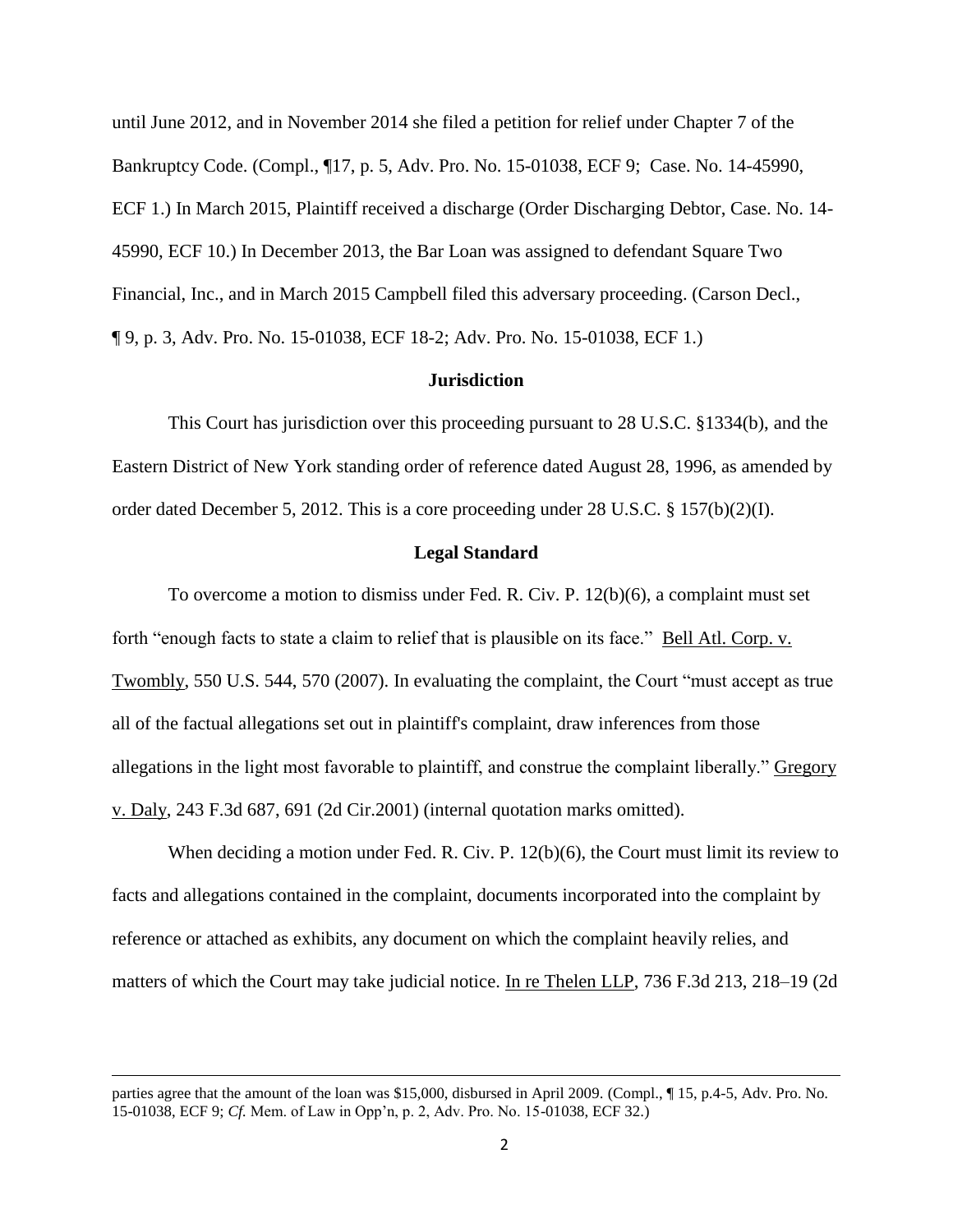Cir. 2013); Chambers v. Time Warner, Inc., 282 F.3d 147, 152-53 (2d Cir. 2002); In re Monahan Ford Corp. of Flushing, 340 B.R. 1, 20-21 (Bankr. E.D.N.Y. 2006).

# **Discussion**

Plaintiff's Complaint asserts five claims for relief against the moving Defendants. Each

will be analyzed in turn.

### A. Count One: Determination of Dischargeability and Count Two: Declaratory Judgment

Counts one and two of the Complaint seek a determination of dischargeability, pursuant

to Rule 4007, and a declaratory judgment, pursuant to 28 U.S.C. § 2201 and Rule 7001(9),

stating that none of the exceptions to discharge set forth in § 523(a)(8) is applicable to the Bar

Loan, and that the Bar Loan was therefore discharged by the discharge order in Plaintiff's

bankruptcy case. (Compl., ¶¶ 24-32, p. 6-7, Adv. Pro. No. 15-01038, ECF 9.)

Section 523(a)(8) provides, in relevant part:

(a) A discharge under section 727…of this title does not discharge an individual debtor from any debt–

(8) unless excepting such debt from discharge under this paragraph would impose an undue hardship on the debtor and the debtor's dependents, for—

 (A)(i) an educational benefit overpayment or loan made, insured, or guaranteed by a governmental unit, or made under any program funded in whole or in part by a governmental unit or nonprofit institution; or

(ii) an obligation to repay funds received as an educational benefit, scholarship, or stipend; or

 (B) any other educational loan that is a qualified education loan, as defined in section  $221(d)(1)$  of the Internal Revenue Code of 1986, incurred by a debtor who is an individual;…

11 U.S.C. § 523(a)(8). Defendants do not dispute that the Bar Loan is not excepted from

discharge under §  $523(a)(8)(A)(i)$  or §  $523(a)(8)(B)$ , and Plaintiff does not claim that the Bar

Loan is dischargeable as an "undue hardship" under the standard set forth in Brunner v. New

York State Higher Educ. Servs. Corp., 831 F.2d 395 (2d Cir. 1987). (*See* Mot. to Dismiss, p.5-8,

Adv. Pro. No. 15-01038, ECF 18-1; Compl.¶¶ 24-29, p. 6-7, Adv. Pro. No. 15-01038, ECF 9.)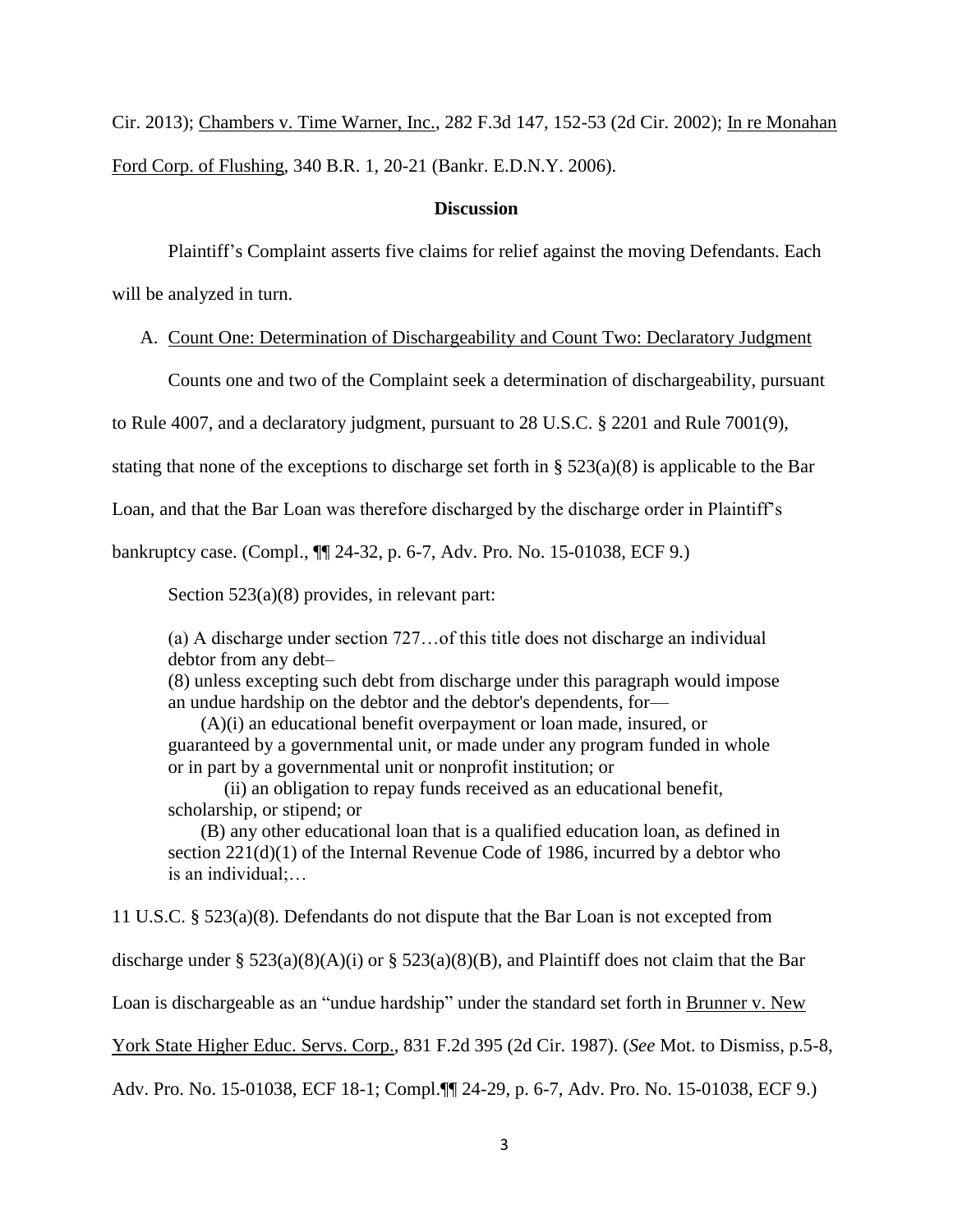Therefore, the sole question for determination with regard to Defendant's motion to dismiss these two claims is whether the Bar Loan is excepted from discharge under §  $523(a)(8)(A)(ii)$ . Since there is no dispute that the Bar Loan constituted an "obligation to repay funds received," only one question is presented: whether the Bar Loan is an "educational benefit" within the meaning of  $\S$  523(a)(8)(A)(ii).

―[W]hen [a] statute's language is plain, the sole function of the courts—at least where the disposition required by the text is not absurd—is to enforce it according to its terms." Hartford Underwriters Ins. Co. v. Union Planters Bank, N.A*.,* 530 U.S. 1, 6, 120 S.Ct. 1942, 147 L.Ed.2d 1 (2000) (citations and internal quotation marks omitted). Here, however, the statutory text must be read in conjunction with the rest of  $\S 523(a)(8)$  and the Bankruptcy Code as a whole:

 In determining whether Congress has specifically addressed the question at issue, a reviewing court should not confine itself to examining a particular statutory provision in isolation. The meaning—or ambiguity—of certain words or phrases may only become evident when placed in context. See Brown v. Gardner*,* 513 U.S. 115, 118, 115 S.Ct. 552, 130 L.Ed.2d 462 (1994) ("Ambiguity is a creature not of definitional possibilities but of statutory context"). It is a ―fundamental canon of statutory construction that the words of a statute must be read in their context and with a view to their place in the overall statutory scheme." Davis v. Michigan Dept. of Treasury, 489 U.S. 803, 809, 109 S.Ct. 1500, 103 L.Ed.2d 891 (1989). A court must therefore interpret the statute "as a symmetrical and coherent regulatory scheme," Gustafson v. Alloyd Co., 513 U.S. 561, 569, 115 S.Ct. 1061, 131 L.Ed.2d 1 (1995), and "fit, if possible, all parts into an harmonious whole," FTC v. Mandel Brothers, Inc., 359 U.S. 385, 389, 79 S.Ct. 818, 3 L.Ed.2d 893 (1959).

Food & Drug Admin. v. Brown & Williamson Tobacco Corp., 529 U.S. 120, 132-33, 120 S. Ct.

1291, 1300-01, 146 L. Ed. 2d 121 (U.S. 2000).

In addition, it is axiomatic that exceptions to discharge "should be confined to those

plainly expressed," and construed narrowly against the creditor. Kawaauhau v. Geiger, 523 U.S.

57, 62, 118 S.Ct. 974, 140 L.Ed.2d 90 (1998), (quoting Gleason v. Thaw*,* 236 U.S. 558, 562, 35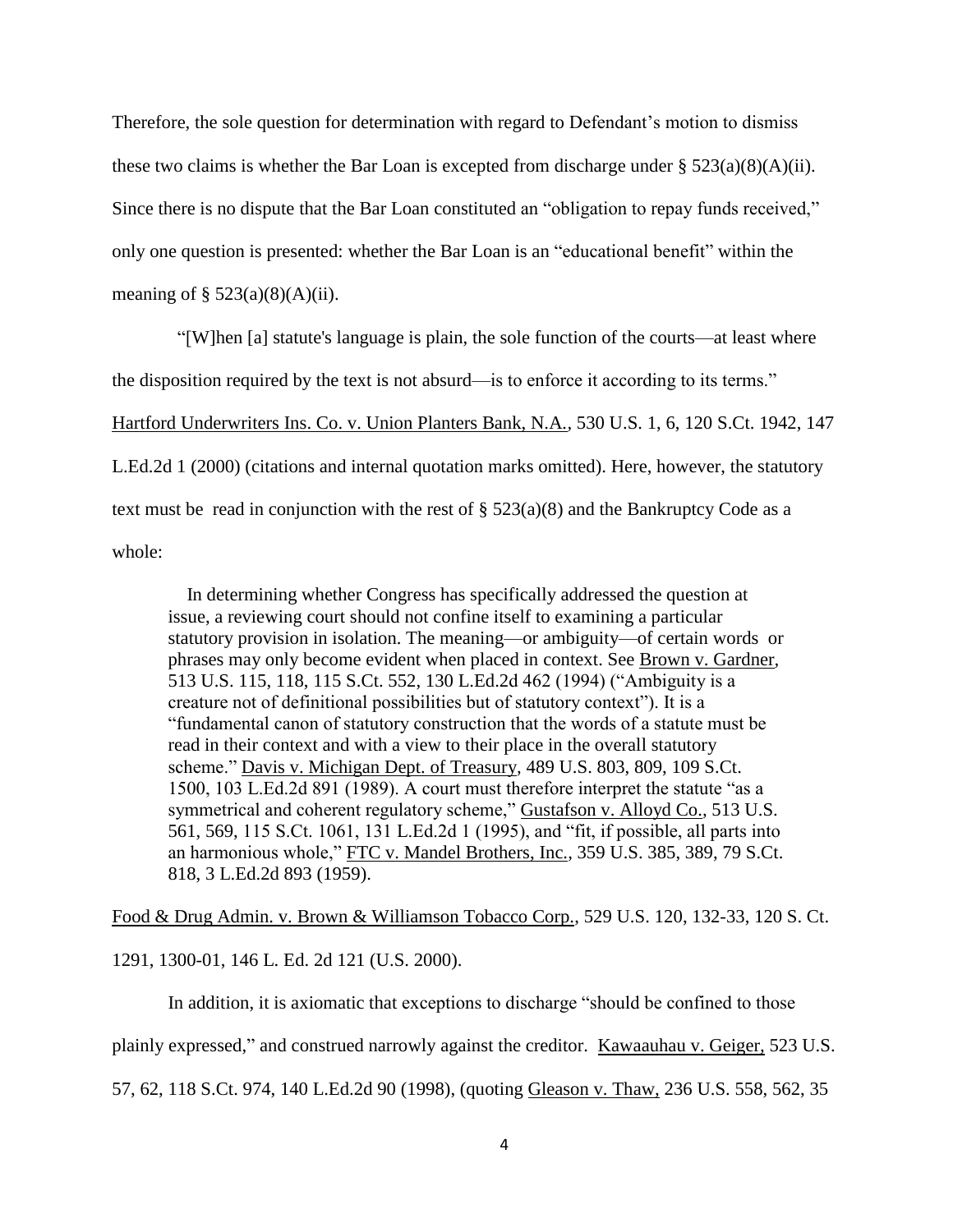S.Ct. 287, 59 L.Ed. 717 (1915)); In re Furio*,* 77 F.3d 622, 624 (2d Cir.1996); Household Finance Corp. v. Danns (In re Danns)*,* 558 F.2d 114, 116 (2d Cir.1977).

Some courts have decided without explanation, or assumed, that "educational benefit," as used in § 523(a)(8)(A)(ii), encompasses any loan which relates in some way to education. *See*, *e.g.,* In re Roy, No. 08-33318, 2010 WL 1523996, at \*1 (Bankr. D.N.J. Apr. 15, 2010); In re Skipworth, No. ADV. 09-80149-JAC-7, 2010 WL 1417964, at \*2 (Bankr. N.D. Ala. Apr. 1, 2010); In re Carow, No. ADV 10-7011, 2011 WL 802847, at \*4-5 (Bankr. D.N.D. Mar. 2, 2011); In re Beesley, No. ADV 12-2444-CMB, 2013 WL 5134404, at \*3 (Bankr. W.D. Pa. Sept. 13, 2013). This broad interpretation of the exception to discharge in  $\S 523(a)(8)(A)(ii)$  would render superfluous most of the other provisions of  $\S$  523(a)(8). If the term "educational benefit" includes any student loan, there would be no need to specifically identify, as Congress did in  $\S$  523(a)(8)(A)(i) and  $\S$  523(a)(8)(B), particular loans, extended by particular lenders, which are excepted from discharge, since  $\S$  523(a)(8)(A)(ii), if interpreted to extend to all education-related loans, would swallow both provisions. The cases which have failed to address this issue, including those relied upon by Defendants, are for this reason unpersuasive.

Section  $523(a)(8)(A)(ii)$  sets forth a list of nondischargeable obligations, as follows: "an obligation to repay funds received as [1] an educational benefit, [2] a scholarship, or [3] a stipend." The canon of statutory construction known as *noscitur a sociis* instructs that when a statute contains a list, each word in that list presumptively has a "similar" meaning. Yates v. United States, 135 S. Ct. 1074, 1089, 191 L. Ed. 2d 64 (2015) (Alito, J., concurring in the judgment) (citing Gustafson v. Alloyd Co.*,* 513 U.S. 561, 576, 115 S.Ct. 1061, 131 L.Ed.2d 1  $(1995)$ ). To the extent that "educational benefit" (defined nowhere in the Bankruptcy Code) is ambiguous, it should be presumed to have a meaning similar to the other items in the list set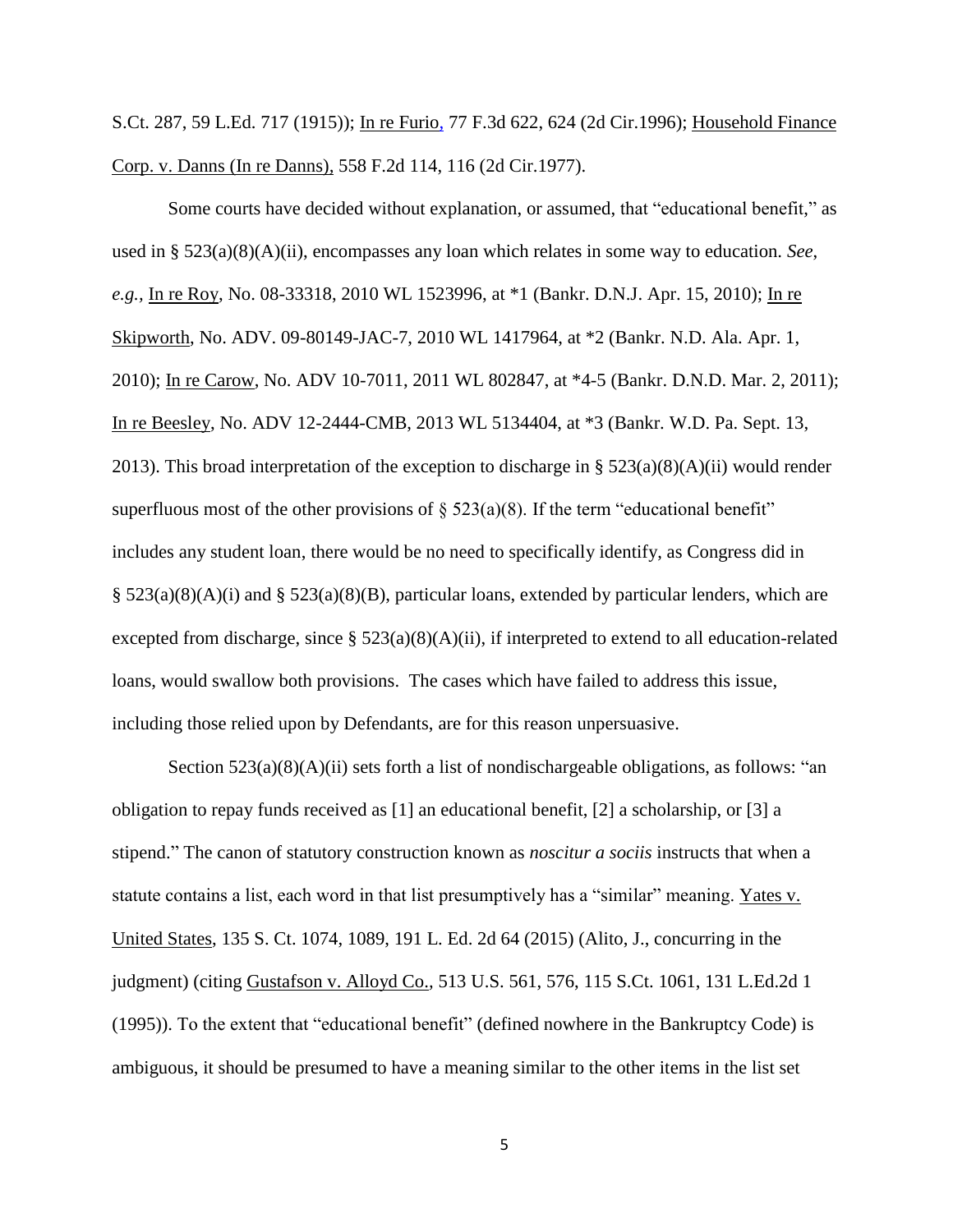forth in §  $523(a)(8)(A)(ii)$ . "Scholarship" and "stipend" both refer to funds which are not generally required to be repaid by the recipient. Therefore, in the absence of plain meaning to the contrary, or compelling legislative history, "educational benefit" must be understood to refer to something other than a loan, especially given that Congress uses the word "loan" elsewhere in § 523(a)(8). The concept which unites the three separate terms in the list in § 523(a)(8)(A)(ii) is that they all refer to types of conditional grants.

This interpretation is consistent with legislative history. The phrase "educational benefit" first appeared in § 523(a)(8) of the Bankruptcy Code in 1990, as codification of the holding in U.S. Dep't of Health & Human Servs. v. Smith, where the 8th Circuit determined that a conditional grant to a medical student was a nondischargeable loan within the meaning of § 523(a)(8). U.S. Dep't of Health & Human Servs. v. Smith, 807 F.2d 122, (8th Cir. 1986); Federal Debt Collection Procedures of 1990: Hearing on P.L. 101-647 Before the H. Subcomm. on Econ. and Commercial Law , H. Judiciary Committee 101st Cong. 74-75 (June 14, 1990), (Mr. Brooks' Questions for the Record for Mr. Wortham). In Smith, a medical student received \$14,000 in grant money through a federal government program known as the Physician Shortage Area Scholarship Program, on the condition that he practice medicine in an area with a shortage of physicians for three years after graduation from medical school. In re Smith, No. 84-05113, 1985 WL 660512, at \*1 (Bankr. D.N.D. June 26, 1985). However, Smith never practiced medicine in an area with a shortage of physicians. U.S. Dep't of Health & Human Servs. v. Smith, 807 F.2d 122, 123 (8th Cir. 1986). Consequently, the Department of Health and Human Services determined that, pursuant to the conditional grant, he owed the government \$29,000, representing the funds which had been paid to him pursuant to the grant, plus interest. Id. However, the Bankruptcy Code, as in effect at that time, provided only that "Section  $523(a)(8)$ "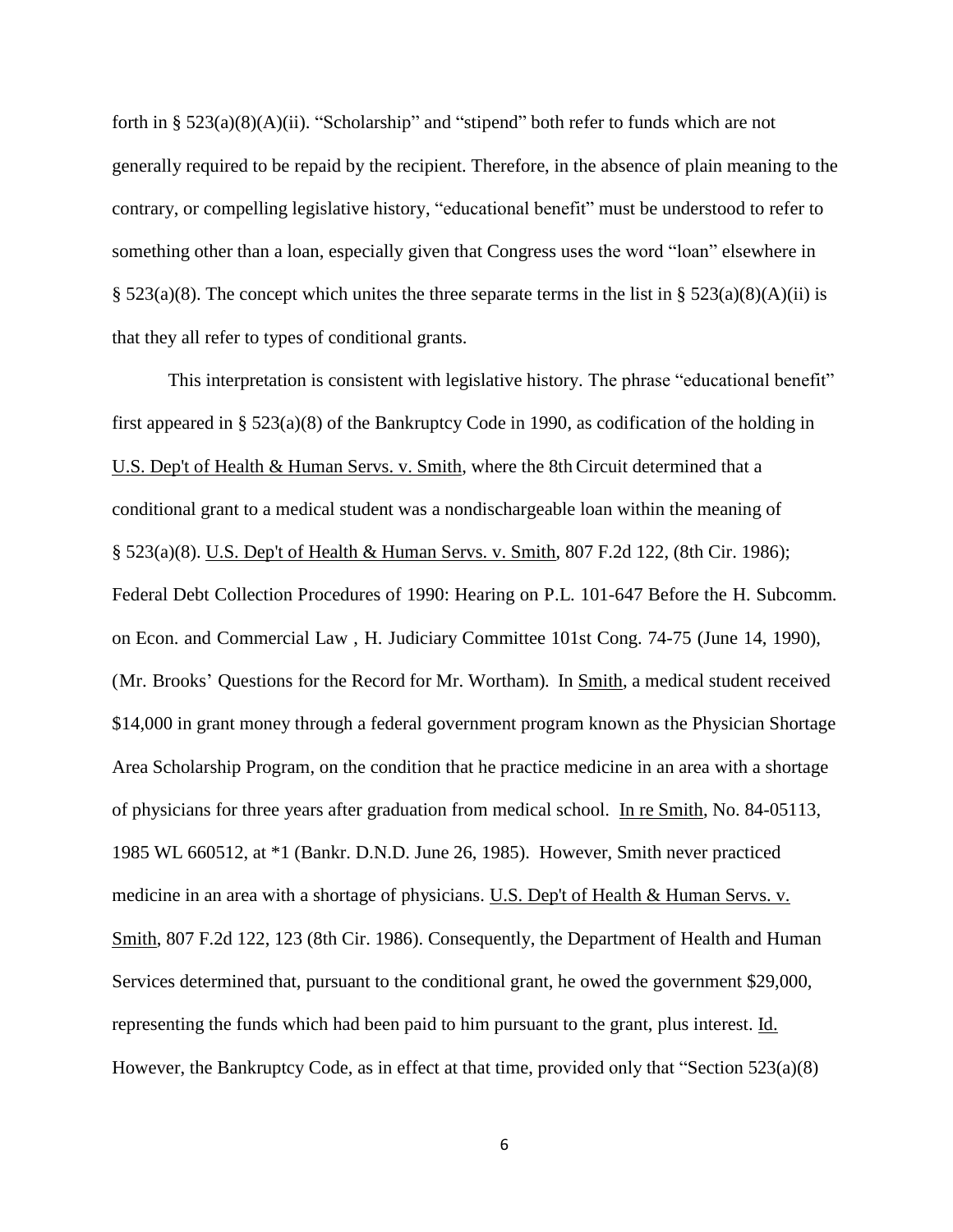makes nondischargeable 'any debt ... for an educational loan made ... by a governmental unit."

Id.

Finding that on these facts there was no "loan," both the bankruptcy court and the district

court found Smith's financial obligation to the Department of Health and Human Services

dischargeable. Id. at 122. The 8th Circuit reversed, holding that the term "loan" could, under the

circumstances presented in that case, include the obligation to repay funds owed as a

consequence of failing to fulfill the terms of a conditional grant. Id. at 127.

After the 1990 amendments, § 523(a)(8) provided, in relevant part:

(a) A discharge under section 727 ... of this title does not discharge an individual debtor from any debt—

(8) for an educational benefit overpayment or loan made, insured, or guaranteed by a governmental unit, or, made under any program funded in whole or in part by a governmental unit or nonprofit institution, or for an obligation to repay funds received as an educational benefit, scholarship or stipend…

11 U.S.C. § 523 (1990). At the congressional hearing on the 1990 amendments to the Code, Bob

Wortham, U.S. Attorney for the Eastern District of Texas, explained:

 This section adds to the list of non-dischargeable debts, obligations to repay educational funds received in the form of benefits (such as VA benefits), scholarships (such as medical service corps scholarships) and stipends. These obligations are often very sizeable and should receive the same treatment as a "student loan" with regard to restrictions on dischargeability in bankruptcy. See U.S. Department of Health and Human Services v. Smith, 807 F.2d 122 (8th Cir. 1986).

Federal Debt Collection Procedures of 1990: Hearing on P.L. 101-647 Before the H. Subcomm.

on Econ. and Commercial Law, H. Judiciary Committee 101st Cong. 74-75 (June 14, 1990),

(Mr. Brooks' Questions for the Record for Mr. Wortham).

After the 1990 amendments went into effect, for-profit lenders argued that loans they

made for educational purposes should be excepted from discharge pursuant to the amended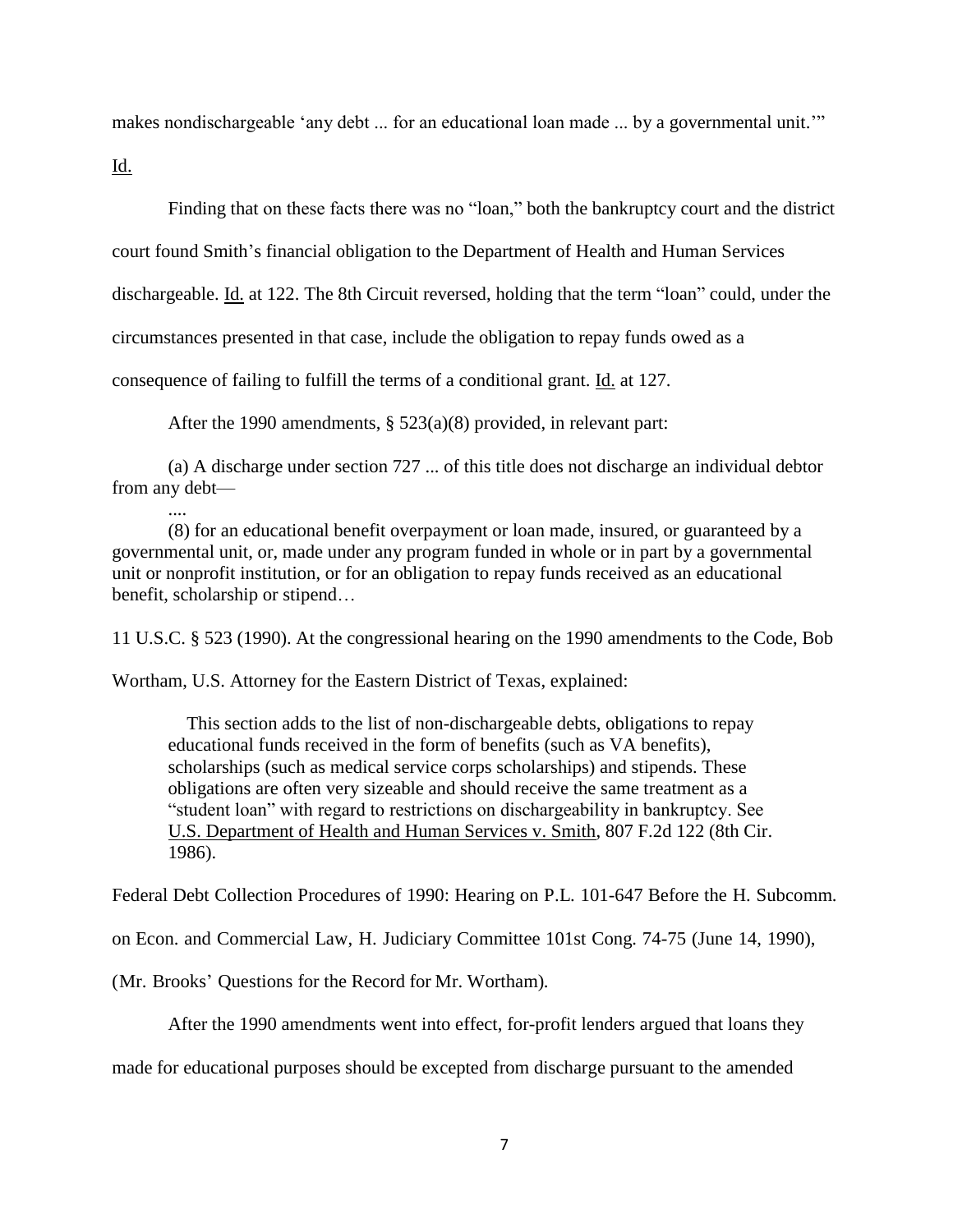§ 523(a)(8). For example, a number of bankruptcy courts were required to determine whether loans made by for-profit trucking schools, to their students, were excepted from discharge as "an obligation to repay funds received as an educational benefit.‖ Though these courts generally ruled on the basis that § 523(a)(8) could not be invoked by a for-profit lender, they noted the statutory interpretation issue presented in the instant case. *See e.g.,* In re Meinhart, 211 B.R. 750, 753 (Bankr. D. Colo. 1997) ("Were this Court to accept the Plaintiff's position that the final phrase should be read independently of the former portions of the subsection, the final phrase would subsume the remainder."); In re Jones, 242 B.R. 441, 443-444 (Bankr. W.D. Tenn. 1999) (same); In re McClure, 210 B.R. 985, 988 (Bankr. N.D. Tex. 1997) ("[A]lthough ACT provided a valuable service, the company does not exist solely to provide educational benefits. It exists in order to make its owners a profit...."). As the court explained in In re Scott, 287 B.R. 470, 474 (Bankr. E.D. Mo. 2002):

If the third provision of section  $523(a)(8)^3$  were interpreted to mean that all educational loans were excepted from discharge then the first two categories (extending an exception to only governmental entities and nonprofit institutions) would certainly be rendered meaningless and superfluous. […] The third category would subsume the first two provisions and make them completely unnecessary. Such an interpretation is contrary to statutory interpretation and to common sense.

 The third provision clearly has a plain meaning. It does not need to be construed broadly to except all loans for educational benefits from discharge. The provision grants protection to "obligations to repay funds received as an educational benefit." An example of such an obligation would be for funds provided as grants that must be repaid only under certain conditions (like the failure of a medical student grant recipient to practice in a physician shortage area after graduation).

<sup>&</sup>lt;sup>3</sup> Further revisions were made to § 523(a)(8) throughout the 1990s, which do not impact the analysis of the meaning of "educational benefit." At the time In re Scott was decided,  $\S$  523(a)(8) provided that a discharge under  $\S$  727 did not discharge an individual from any debt:

for an educational benefit overpayment or loan made, insured or guaranteed by a governmental unit, or made under any program funded in whole or in part by a governmental unit or nonprofit institution, *or for an obligation to repay funds received as an educational benefit, scholarship or stipend*, unless excepting such debt from discharge under this paragraph will impose an undue hardship on the debtor and the debtor's dependents.

<sup>§</sup>  $523(a)(8)$  (1998) (italics indicate the "third provision" discussed in Scott, 287 B.R. at 474).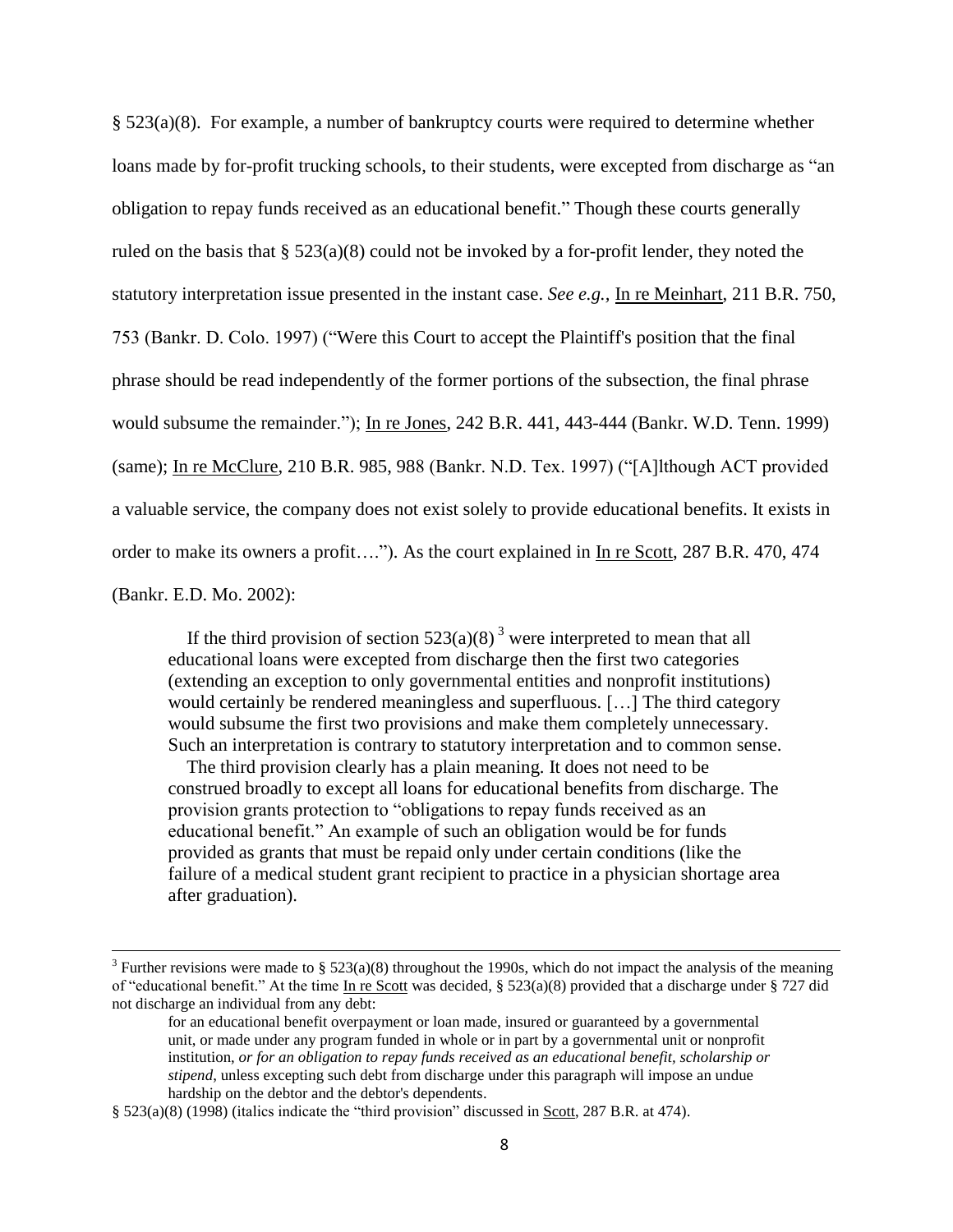Circuit courts have issued opinions which, while not addressing the issue directly,

indicate that interpreting the word "benefit" as synonymous with "loan" is inappropriate. In re Segal, 57 F.3d 342, 348-49 (3d Cir. 1995) ("In its continuing effort to prevent  $\dots$ abuses and to protect the solvency of educational loan programs, Congress passed a series of amendments to section  $523(a)(8)$  which extended its reach from educational loans to educational benefits."); In re Udell, 454 F.3d 180, 185-86 (3d Cir. 2006) (finding that the obligation to repay a contingent scholarship was "plainly an educational benefit").

In 2005, under the Bankruptcy Abuse Prevention and Consumer Protection Act of 2005  $("BAPCPA")$ , the phrase "an obligation to repay funds received as an educational benefit, scholarship, or stipend" was placed in a separate subsection, and new text was added as  $\S$  523(a)(8)(B). There is no reason to conclude that the meaning of the term "educational benefit" was changed as a result of the BAPCPA amendments. Whether designated as (ii), or separated from the rest of the text by a comma and the word "or," a subsection cannot reasonably be interpreted to swallow the rest of the section.

In re Baiocchi*,* 389 B.R. 828 (Bankr.E.D.Wis.2008), relied upon by Defendants, has been cited for the proposition that the changes to  $\S$  523(a)(8) as a result of BAPCPA mean that  $\S$  523(a)(8)(A)(ii) "must be read as encompassing a broader range of educational benefit obligations.‖ *See, e.g.*, In re Roy, No. 08-33318, 2010 WL 1523996, at \*1 (Bankr. D.N.J. Apr. 15, 2010) (finding a loan from Sylan Learning Center nondischargeable as an education benefit under § 523(a)(8)(A)(ii)); In re Skipworth, No. ADV. 09-80149-JAC-7, 2010 WL 1417964, at \*2 (Bankr. N.D. Ala. Apr. 1, 2010) (finding a loan made to finance bar review study nondischargeable); In re Goldstein, No. 11-81255-MGD, 2012 WL 7009707, at \*3 (Bankr. N.D.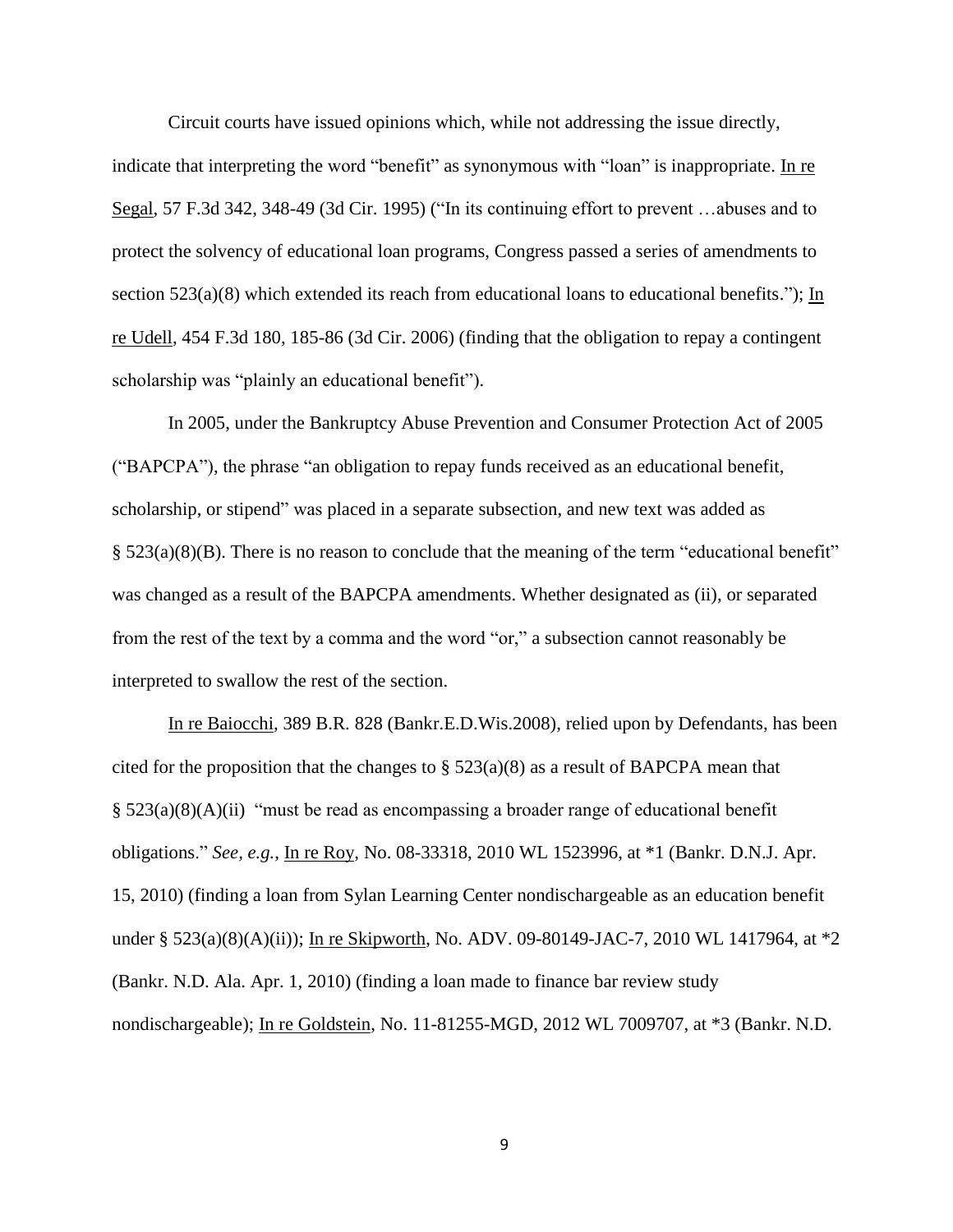Ga. Nov. 26, 2012) (finding private school tuition nondischargeable on the basis of an expansive reading of  $\S$  523(a)(8)(A)(ii)).

However, Baiocchi is a case about a conditional grant, with facts analogous to those in Smith, which does not expand the meaning of "educational benefit" in  $\S 523(a)(8)(A)(ii)$  to encompass commercial or consumer loans. In Baiocchi, the Debtor worked for a company which reimbursed its employees 50% of the cost of attending school, on the condition that if the employee left the company voluntarily within two years of the reimbursement, the funds had to be repaid. In re Baiocchi, 389 B.R. 828, 829 (Bankr. E.D. Wis. 2008). After the debtor graduated from school and took a new job within the two years of the tuition reimbursement, the company sued her for return of the funds they had reimbursed, and the bankruptcy court was required to determine if the tuition reimbursement was an obligation encompassed by the exception to discharge in  $523(a)(8)(A)(ii)$ . Id. at 829, 832. Relying on In re Burks, 244 F.3d 1245 (11<sup>th</sup> Cir. 2001), in which a conditional grant was found to be nondischargeable under the pre-BAPCPA text of §523(a)(8), the court held that the funds which had been reimbursed for tuition on condition of continued service to the company were nondischargeable. In re Baiocchi at 831-32.

In holding the reimbursement obligation nondischargeable, the Baiocchi court stated that the creation of subsection  $523(a)(8)(A)(ii)$  "must be read as encompassing a broader range of educational benefit obligations.‖ It is clear, however, that the court was referring to an expansion under the statute of the *type* of organization that may provide nondischargeable benefits, not the meaning of the term "educational benefit." In re Baiocchi at 832.

Many courts, citing Baiocchi, have found that as a consequence of the 2005 amendments the category of "educational benefits" excepted from discharge is no longer limited to those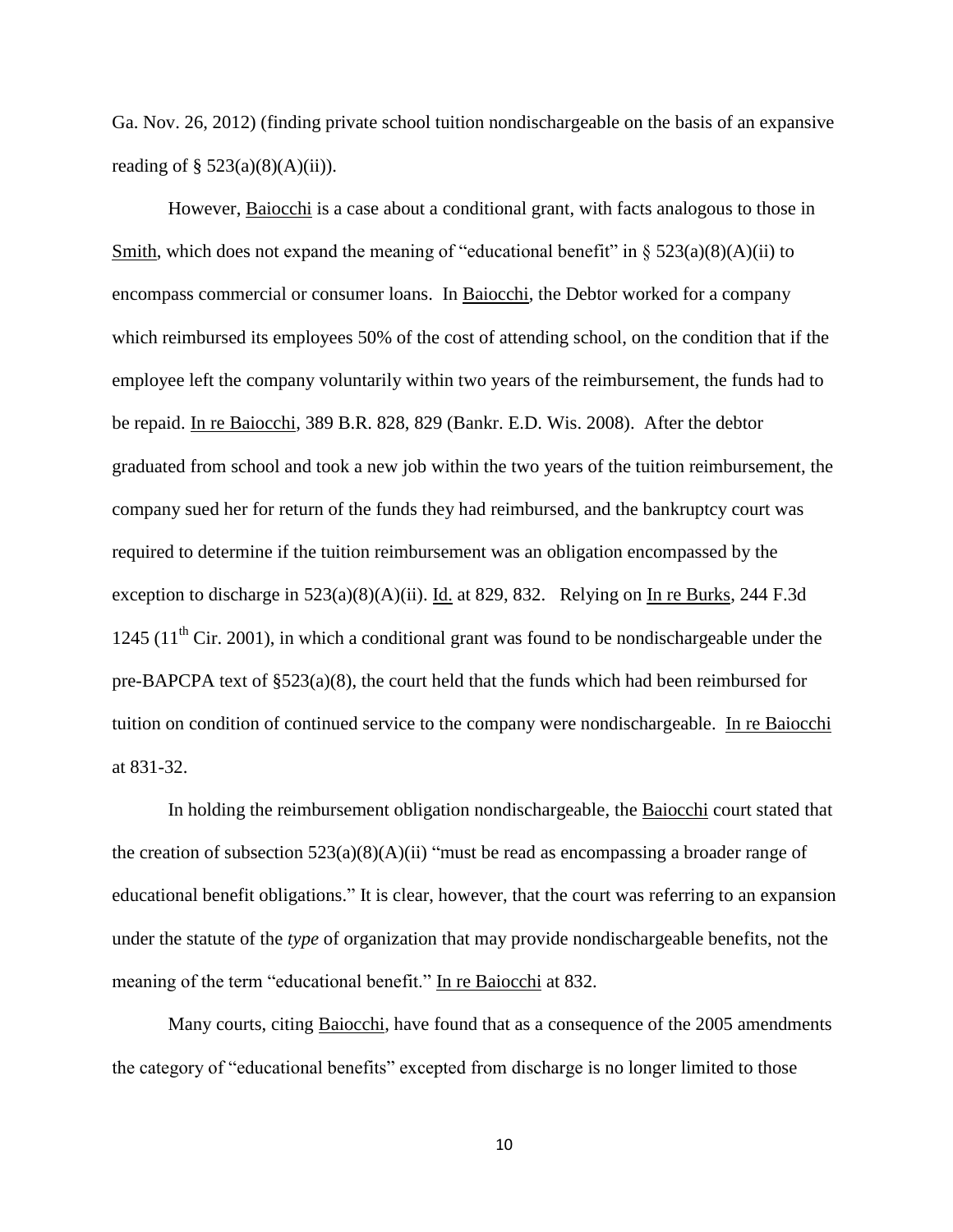funded, insured or guaranteed by governmental units or non-profits. *See, e.g.*, In re Belforte, No.

10-22742-JNF, 2012 WL 4620987, at \*6 (Bankr. D. Mass. Oct. 1, 2012) ("Although

 $\S$  523(a)(8)(A)(i) requires that the loan be made by a governmental unit or nonprofit institution,

§ 523(a)(8)(A)(ii) *no longer* has any such requirement.") (citations omitted) (emphasis added); <u>In</u>

re Roy, 2010 WL 1523996 at \*1 ("Under the *current* version of the statute it is immaterial

whether Sylvan is government supported, a school, or a for-profit institution.") (emphasis

added); In re Corbin, 506 B.R. 287, 296 (Bankr. W.D. Wash. 2014) ("Section  $523(a)(8)$  was

amended in 2005 by Congress to make a broader range of student loan debt nondischargeable,

regardless of the nature of the lender.") This is clearly the understanding of Baiocchi that the

court in In re Nunez, 527 B.R. 410, 415 (Bankr. D. Or. 2015), expressed when it rejected

Baiocchi, finding that an "obligation to repay funds received as an educational benefit,

scholarship, or stipend" under §  $523(a)(8)(A)(ii)$  must, in addition, meet one of the requirements

in §  $523(a)(8)(A)(i)$ :

I see no basis to untether the language in §  $523(a)(8)(A)(ii)$  to apply the student loan exception to discharge to "all obligations to repay funds received as an educational benefit, scholarship or stipend," without limitation. Such an interpretation would render  $\S$  523(a)(8)(B), the provision that Congress added to § 523(a)(8) in BAPCPA, superfluous and makes no sense. After all, if any educational loans of any kind are excepted from discharge by  $\S$  523(a)(8)(A)(ii), what addition does excepting qualified educational loans under the Internal Revenue Code make to the discharge exception? The educational loans excepted from discharge under  $\S$  523(a)(8)(B) would be no more than a subset of such loans already excepted from discharge under § 523(a)(8)(A)(ii). Accordingly, I reject the conclusion of some courts that the addition of letter subsection identifiers and a semicolon to familiar language in  $\S$  523(a)(8) "must be read as encompassing a broader range of educational benefit obligations." *See, e.g., Sensient Technologies Corp. v. Baiocchi (In re Baiocchi),* 389 B.R. 828, 831–32 (Bankr.E.D.Wis.2008).

In re Nunez, 527 B.R. at 415.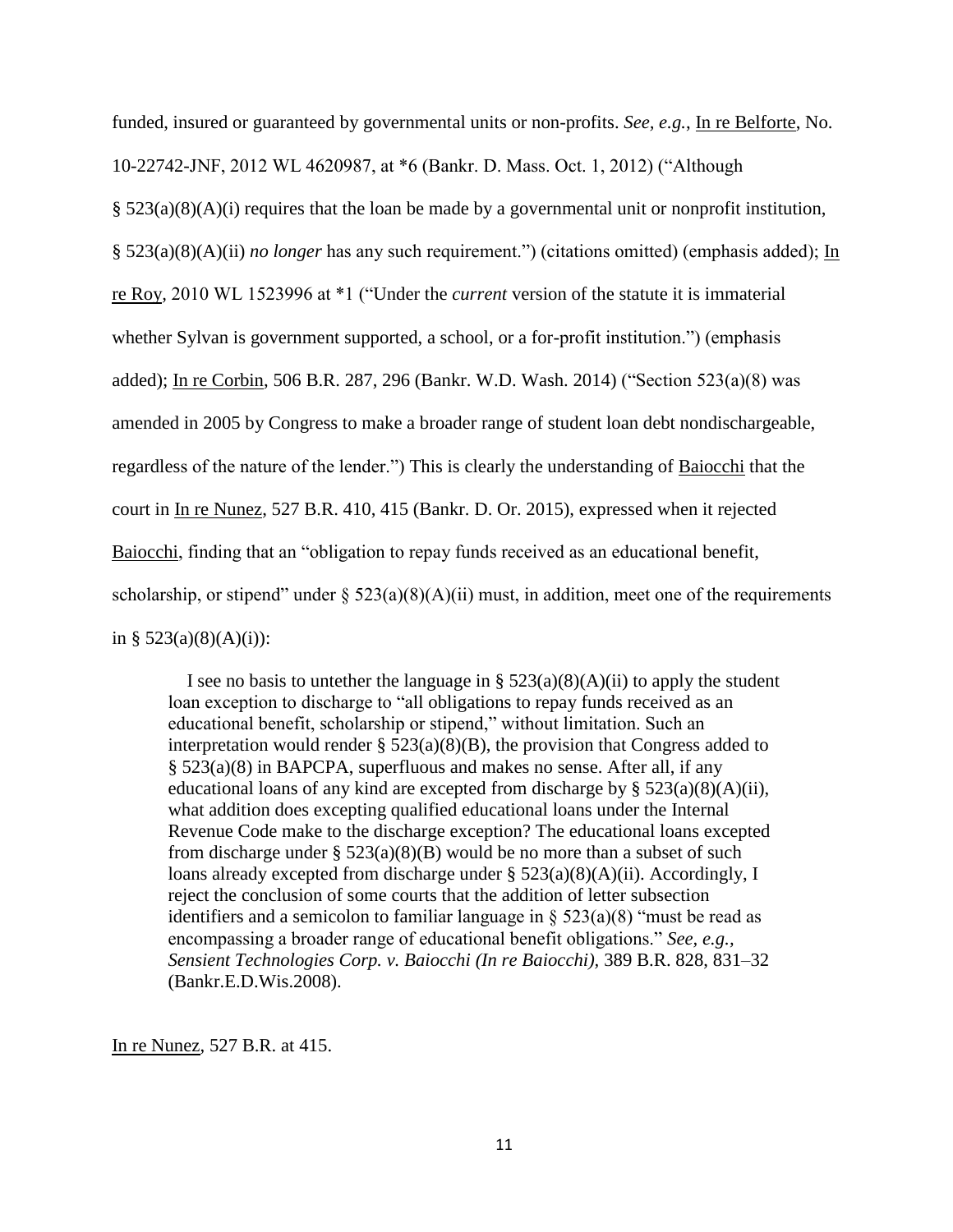Baiocchi and Nunez arrived at opposite conclusions regarding whether a

nondischargeable "obligation to repay funds received as an educational benefit, scholarship, or stipend" under §  $523(a)(8)(A)(ii)$  must meet one of the requirements of §  $523(a)(8)(A)(i)$ ; i.e., be ―made, insured, or guaranteed by a government unit, or made under any program funded in whole or in part by a governmental unit or nonprofit institution." Here, however, the determination that the Bar Loan is not encompassed in §  $523(a)(8)(A)(ii)$  is based on the conclusion that "educational benefit," as used in that provision, cannot properly be understood to include a consumer loan such as the Bar Loan. Given the determination that the Bar Loan is not an "educational benefit" under  $523(a)(8)(A)(ii)$ , it is unnecessary to decide whether the Nunez court is correct in concluding that nondischargeable obligations under  $523(a)(8)(A)(ii)$  must also involve a governmental unit or nonprofit institution as required by  $523(a)(8)(A)(i)$ . For this reason that question is not reached.

In re Skipworth, cited by Defendants, presents facts similar to those of the instant case. In re Skipworth, No. ADV. 09-80149-JAC-7, 2010 WL 1417964, (Bankr. N.D. Ala. Apr. 1, 2010). In Skipworth, citing only Baiocchi, the court found that a bar study loan from Citibank Student Loan Corporation is an "educational benefit" within the meaning of  $\S 523(a)(8)(A)(ii)$ . Id. at \*2. However, Skipworth is unpersuasive because it fails to address the problem discussed above: that interpreting "educational benefit" in  $\S$  523(a)(8)(A)(ii) so broadly allows § 523(a)(8)(A)(ii) to swallow the rest of § 523(a)(8). In re Roy, , No. 08-33318, 2010 WL 1523996 (Bankr. D.N.J. Apr. 15, 2010), also relied upon by Defendants, is unconvincing for the same reason. 4

<sup>&</sup>lt;sup>4</sup> The fourth case Defendants point to in their memorandum of law in support of their motion to dismiss (In addition to Baiocchi, Roy and Skipworth) is In re Kesler, 401 B.R. 356, 362 (Bankr. S.D. Ill. 2009). Kesler is inapposite because the court found that the obligation in question was an educational loan by a non-profit organization, and therefore nondischargeable under  $\S$  523(a)(8)(A)(i).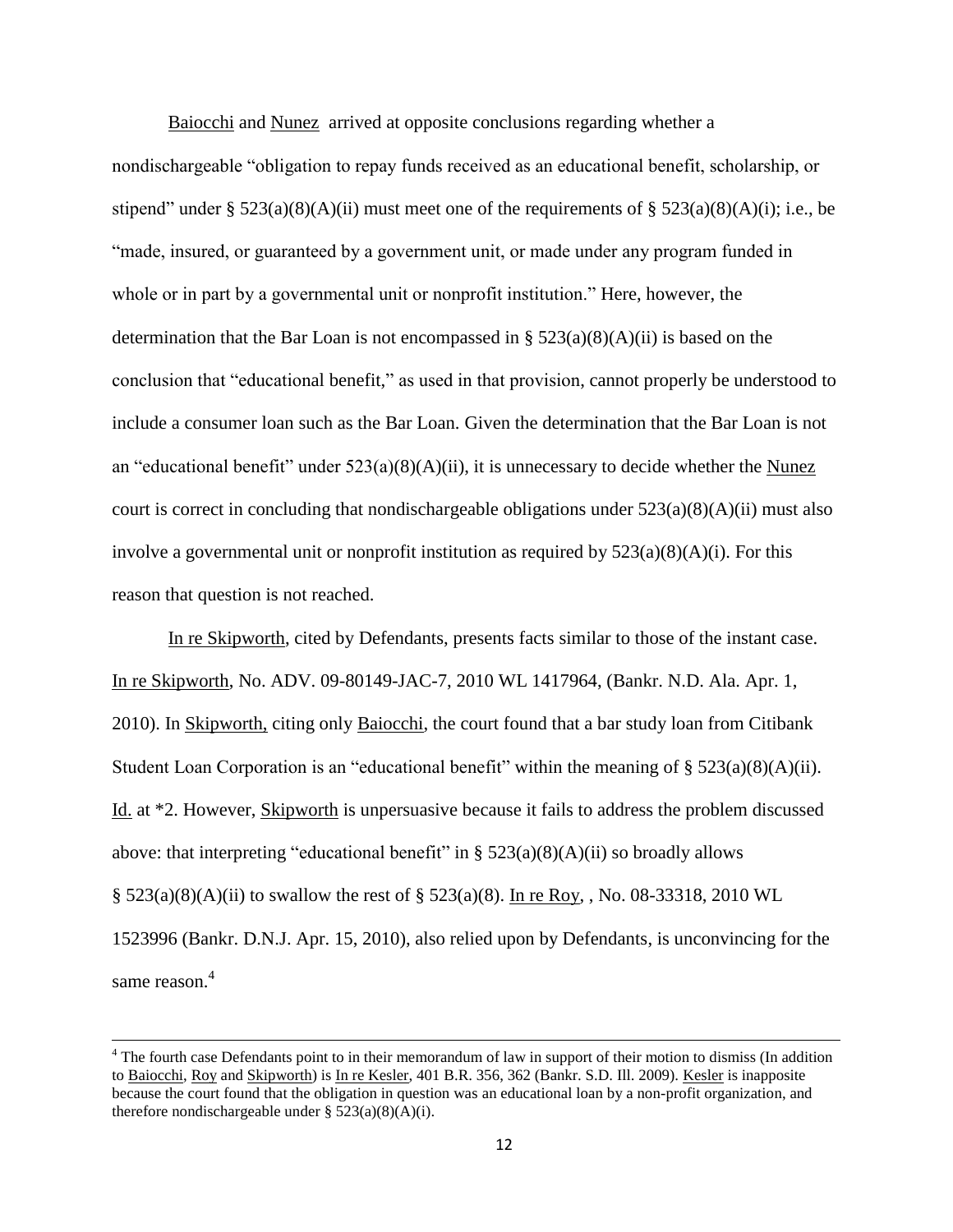Defendants attempt to argue that the Bar Loan can be found nondischargeable without broadening the meaning of  $\S$  523(a)(8)(A)(ii) to an extent that would render the rest of  $\S$  523(a)(8) superfluous, by asserting that the "educational benefit" in this case can be found in the fact that eligibility for the Bar Loan was dependent on Plaintiff being a law student. (Reply, p.10, Adv. Pro. No. 15-01038, ECF 34.) However, this argument could be advanced by the myriad private lenders who provide funds to borrowers who are taking educational or training courses. *Compare*, In re Scott, 287 B.R. 470 (Bankr. E.D. Mo. 2002), In re Meinhart, 211 B.R. 750 (Bankr. D. Colo. 1997), In re Nunez, 527 B.R. 410 (Bankr. D. Or. 2015). The fact that Defendants' underwriting standards required Plaintiff to be a law student does not turn an arm'slength consumer credit transaction into a "benefit" within the meaning of  $\S 523(a)(8)(A)(ii)$ .

The legislative history and legislative purpose of  $\S$  523(a)(8) buttresses the conclusion that a consumer loan such as the Bar Loan is not what is meant by "benefit." The original impetus for including an exception to discharge for education loans made by the government was the concern that if debtors were allowed to discharge such loans, the solvency of government education loan programs would be undermined, in effect "discriminating against future students, because there will be no funds available for them to get an education." In re Pelkowski, 990 F.2d 737, 742 (3d Cir. 1993) (quoting 124 Cong.Rec. 1791–9 Representative Ertel); In re Alibatya, 178 B.R. 335, 340 (Bankr. E.D.N.Y. 1995) ("The congressional purpose in enacting  $\S$  523(a)(8) was to safeguard the financial integrity of the education loan programs...") (citing Report of the Commission on the Bankruptcy Laws of the United States, H.R.Doc. No. 93–230, 93rd Cong., 1st Sess., Pt. 1, 176–77; S.Rep. No. 96–230, 96th Cong., 1st Sess. 3 (1979); 125 Cong.Rec. S9160 (daily ed. July 11, 1979) (statement of Sen. DeConcini)); In re Renshaw, 222 F.3d 82, 86-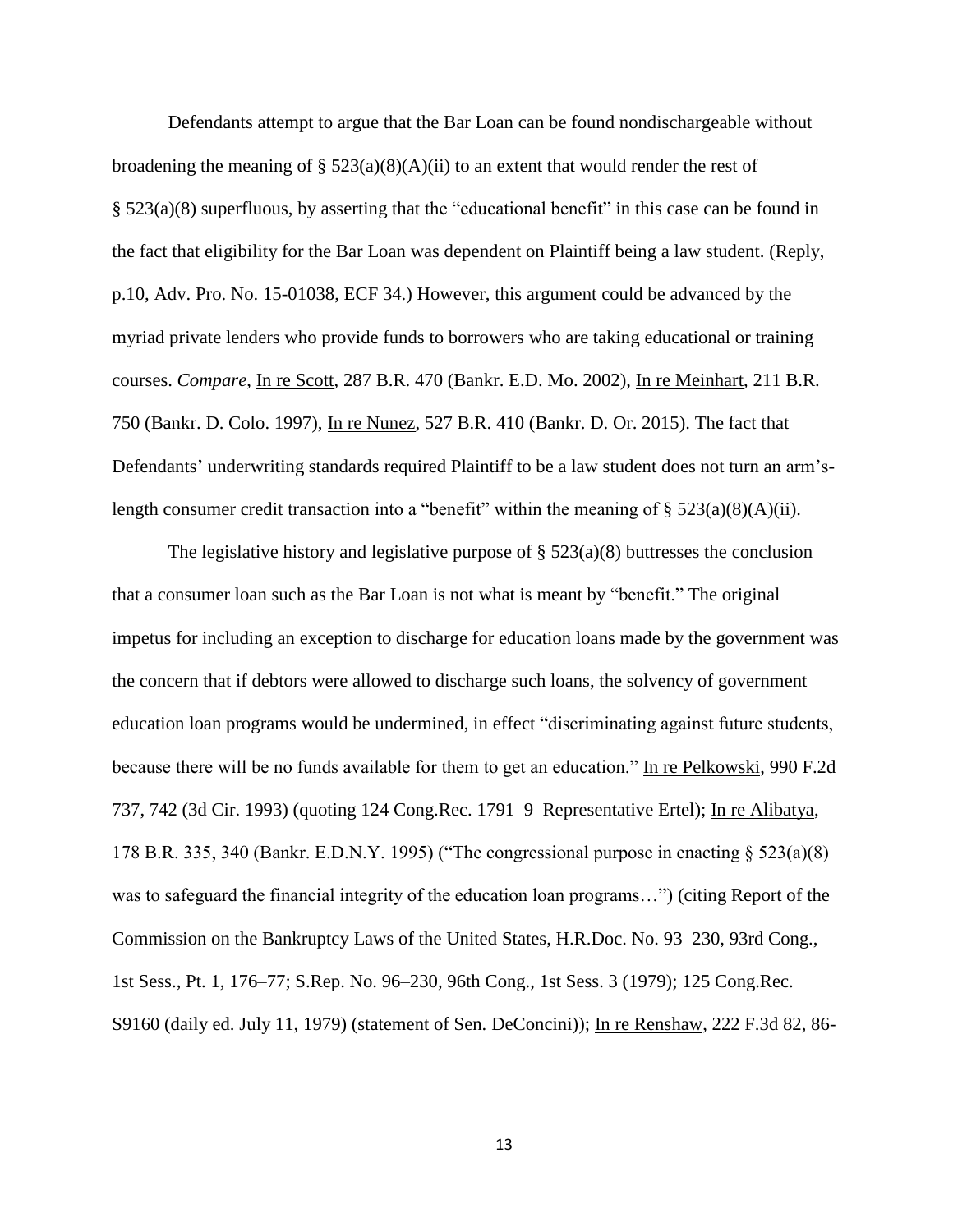88 (2d Cir. 2000); *see generally* In re Johnson, 218 B.R. 449, 451-54 (B.A.P. 8th Cir. 1998). In

Smith, the 8th Circuit explained:

 In a House Report leading to the enactment of the Bankruptcy Reform Act of 1978, Pub.L. No. 95–598, 92 Stat. 2549, Congress recognized the unique nature of educational loans:

―[E]ducational loans are different from most loans. They are made without business considerations, without security, without cosigners, and relying for repayment solely on the debtor's future increased income resulting from the education. In this sense, the loan is viewed as a mortgage on the debtor's future. In addition, there have been abuses of the system by those seeking freedom from educational debts without ever attempting to repay."

H.R.Rep. No. 595, 95th Cong., 2d Sess. 133, *reprinted in* 1978 U.S.Code Cong. & Ad.News 5963, 6094.

U.S. Dep't of Health & Human Servs. v. Smith, 807 F.2d 122, 125-26 (8th Cir. 1986). These considerations are simply not relevant when the loan at issue is a consumer loan extended by a for-profit actor. Defendants' Bar Loan application describes itself as a "consumer credit" application" and states that "applications are evaluated through a credit-scoring model. A satisfactory credit history will be viewed favorably, but does not guarantee the loan application will be approved." (Carson Decl., Ex. A, Adv. Pro. No. 15-01038, ECF 18-3.) In this way, the Bar Loan differs significantly from government guaranteed loans and conditional grants, which are often made available to students without regard to their credit scores or other underwriting considerations.

This is not to say that only conditional grants can constitute an educational benefit under § 523(a)(8)(A)(ii). The precise contours of this exception need not be decided today. In this case, the Bar Loan, a product of an arm's-length agreement on commercial terms, is not an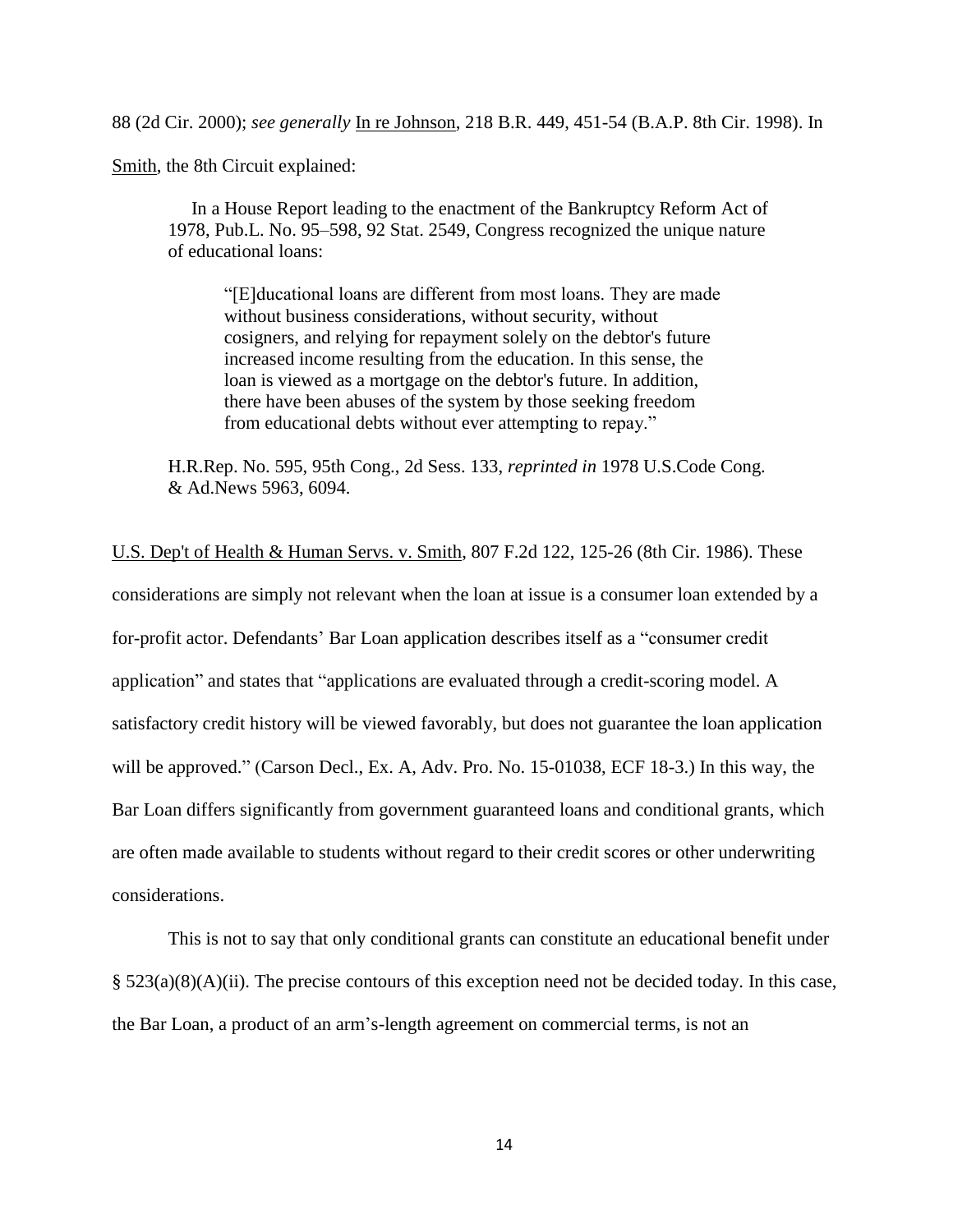"educational benefit" under §  $523(a)(8)(A)(ii)$ . Therefore, Defendants' motion to dismiss counts one and two of the Complaint is denied.

# B. Count 4: Violation of the Truth In Lending Act, Count 6: Fraudulent Misrepresentation, and Count 7: Unjust Enrichment

The claims asserted in counts four, six and seven of the Complaint are property of the bankruptcy estate, and unless these claims are abandoned, they can only be asserted by the Chapter 7 Trustee. Mendelsohn v. Ozer, 241 B.R. 503, 506-07 (E.D.N.Y. 1997) ("The filing of a Report of No Distribution is insufficient proof of a conscious abandonment of an asset."); Hernandez v. Downey S&L Ass'n, [2009 U.S. Dist. LEXIS 21495, \\*1, 2009 WL 704381 \(S.D.](https://advance.lexis.com/api/document/collection/cases/id/4VW4-9T60-TXFP-C2KT-00000-00?page=23&reporter=1293&context=1000516)  [Cal. Mar. 17, 2009\)](https://advance.lexis.com/api/document/collection/cases/id/4VW4-9T60-TXFP-C2KT-00000-00?page=23&reporter=1293&context=1000516) (Truth in Lending Act claims were property of the bankruptcy estate). Nevertheless, because these claims are baseless, it is appropriate to dismiss them on the merits.

#### 1. Count Four: Violation of the Truth in Lending Act.

Plaintiff asserts a claim under two sections of the Code of Federal Regulations which elaborate the Truth In Lending Act ("Regulation  $Z$ "), 12 C.F.R. 226.17(c) and 12 C.F.R. 226.46(e)(1). (Compl. ¶¶ 40-44, p. 8-9, Adv. Pro. No. 15-01038, ECF 9.)

12 C.F.R. 226.17(c)(1) provides that "[t]he disclosures shall reflect the terms of the legal obligations between the parties," and  $12$  C.F.R. 226.46(e)(1) provides: "Basis of disclosures and use of estimates–(1) Legal Obligation. Disclosures shall reflect the terms of the legal obligation between the parties."

Plaintiff has asserted that Defendants have misrepresented the legal obligations between the parties by representing that the Bar Loan is a nondischargeable loan, when in fact it is dischargeable. In this case, there is no occasion to decide whether such a misrepresentation could allow a plaintiff to state a claim under the Truth in Lending Act, because Defendants never made any representation to Plaintiff regarding dischargeability. Plaintiff asserts that such a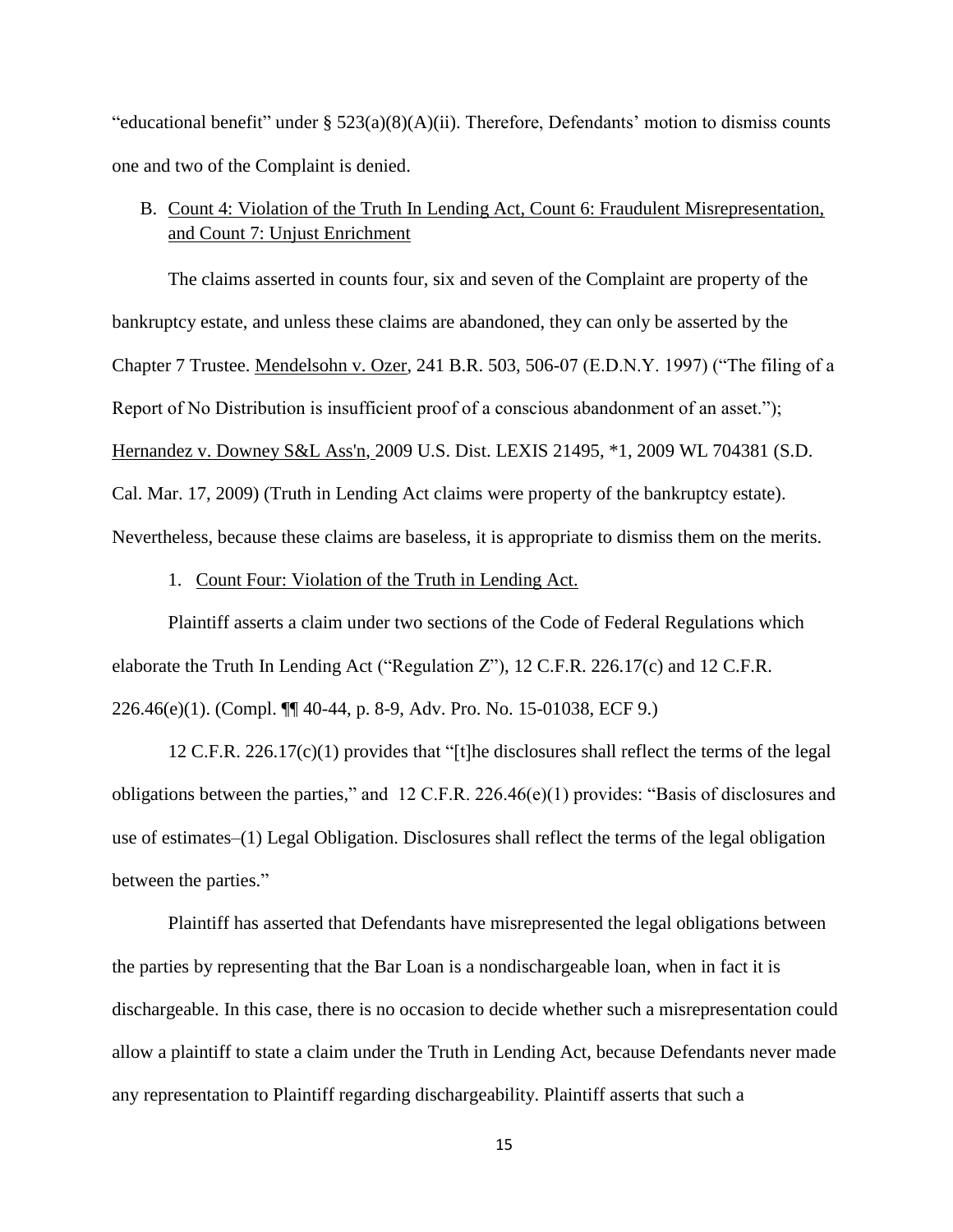representation was made because the promissory note was titled "Master Student Loan" Promissory Note," even though the promissory note makes no mention of dischargeability in bankruptcy. (Carson Decl., Ex. B, Adv. Pro. No. 15-01038, ECF 18-4.) The only mention of bankruptcy in the promissory note (aside from references, not relevant here, in the arbitration clause) is that filing for bankruptcy (or the filing of an involuntary bankruptcy proceeding against the borrower) constitutes an event of default. (Carson Decl., Ex. B, Adv. Pro. No. 15- 01038, ECF 18-4.)

To say that titling a promissory note "Master Student Loan Promissory Note" constitutes an assertion of the parties' legal rights with regard to a discharge in bankruptcy is inconsistent with §  $523(a)(8)$ , which does not except from discharge all student loans. Two subsections of  $\S$  523(a)(8) deal specifically with student loans. In the absence of hardship,  $\S$  523(a)(8)(A)(i) excepts from discharge "an educational benefit overpayment or loan made, insured, or guaranteed by a governmental unit, or made under any program funded in whole or in part by a governmental unit or nonprofit institution," and  $\S$  523(a)(8)(B) excepts "any other educational loan that is a qualified education loan, as defined in section 221(d)(1) of the Internal Revenue Code of 1986, incurred by a debtor who is an individual." Simply calling the Bar Loan a student loan is not a declaration that the Bar Loan comes within the ambit of these provisions, and says nothing about the dischargeability of the Bar Loan in bankruptcy.

Because Plaintiff has failed to plead facts sufficient to establish that Defendants have misrepresented the legal obligations of the parties, Defendants' motion to dismiss Plaintiff's claim for a violation of the Truth in Lending Act is granted, and the claim is dismissed.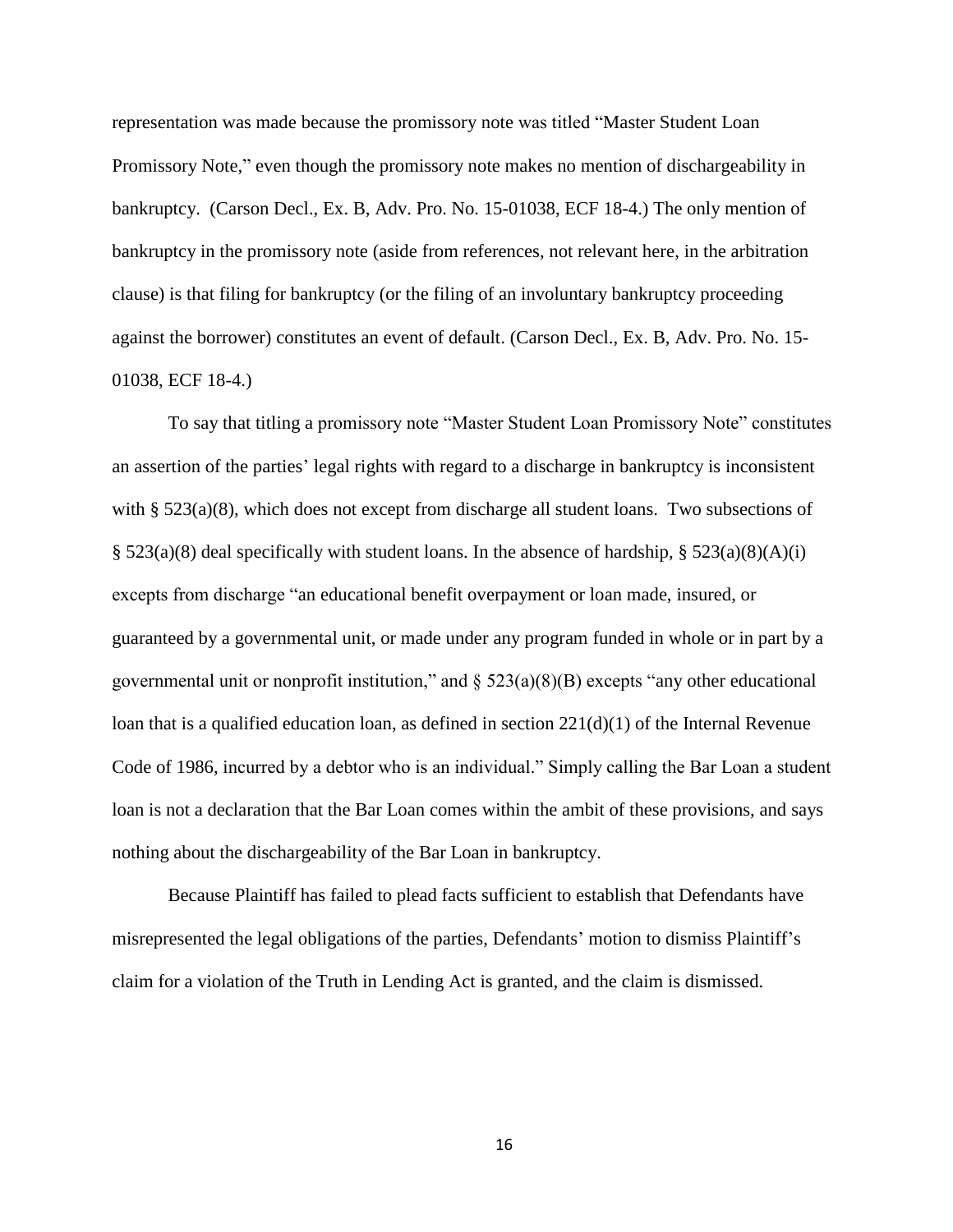#### 2. Count Six: Fraudulent Misrepresentation

Plaintiff asserts a claim for fraudulent misrepresentation based on Defendants'

representation that the Bar Loan was a nondischargeable student loan. (Compl. ¶¶ 50-57, p. 9-10, Adv. Pro. No. 15-01038, ECF 9.) "[I]n a claim for fraudulent misrepresentation, a plaintiff must allege ‗a misrepresentation or a material omission of fact which was false and known to be false by defendant, made for the purpose of inducing the other party to rely upon it, justifiable reliance of the other party on the misrepresentation or material omission, and injury."" Mandarin Trading Ltd. v. Wildenstein, 16 N.Y.3d 173, 178, 944 N.E.2d 1104, 1108 (2011) (citing Lama Holding Co. v. Smith Barney*,* 88 N.Y.2d 413, 421, 646 N.Y.S.2d 76, 668 N.E.2d 1370 (1996)). In order for Plaintiff to state a claim for fraudulent misrepresentation on the facts of this case, she would need to allege that she relied on the fact that she believed this loan was nondischargeable when she entered into it. Because a nondischargeable loan is obviously less favorable to the borrower than one which is dischargeable in bankruptcy, it is not plausible that Plaintiff relied on a representation that the loan was nondischargeable when making her decision to borrow. Bell Atl. Corp. v. Twombly, 550 U.S. 544, 570, 127 S. Ct. 1955, 1974, 167 L. Ed. 2d 929 (2007) (facts must be alleged sufficient to "state a claim for relief that is plausible on its face").

Because Plaintiff has not alleged facts sufficient to satisfy the elements of a claim for fraudulent misrepresentation, Defendants' motion to dismiss with respect to this claim is granted, and this claim is dismissed.

## 3. Count Seven: Unjust Enrichment

In order to "prevail on a claim for unjust enrichment in New York, a plaintiff must establish (1) that the defendant benefitted; (2) at the plaintiff's expense; and (3) that equity and good conscience require restitution." Beth Israel Med. Ctr. v. Horizon Blue Cross & Blue Shield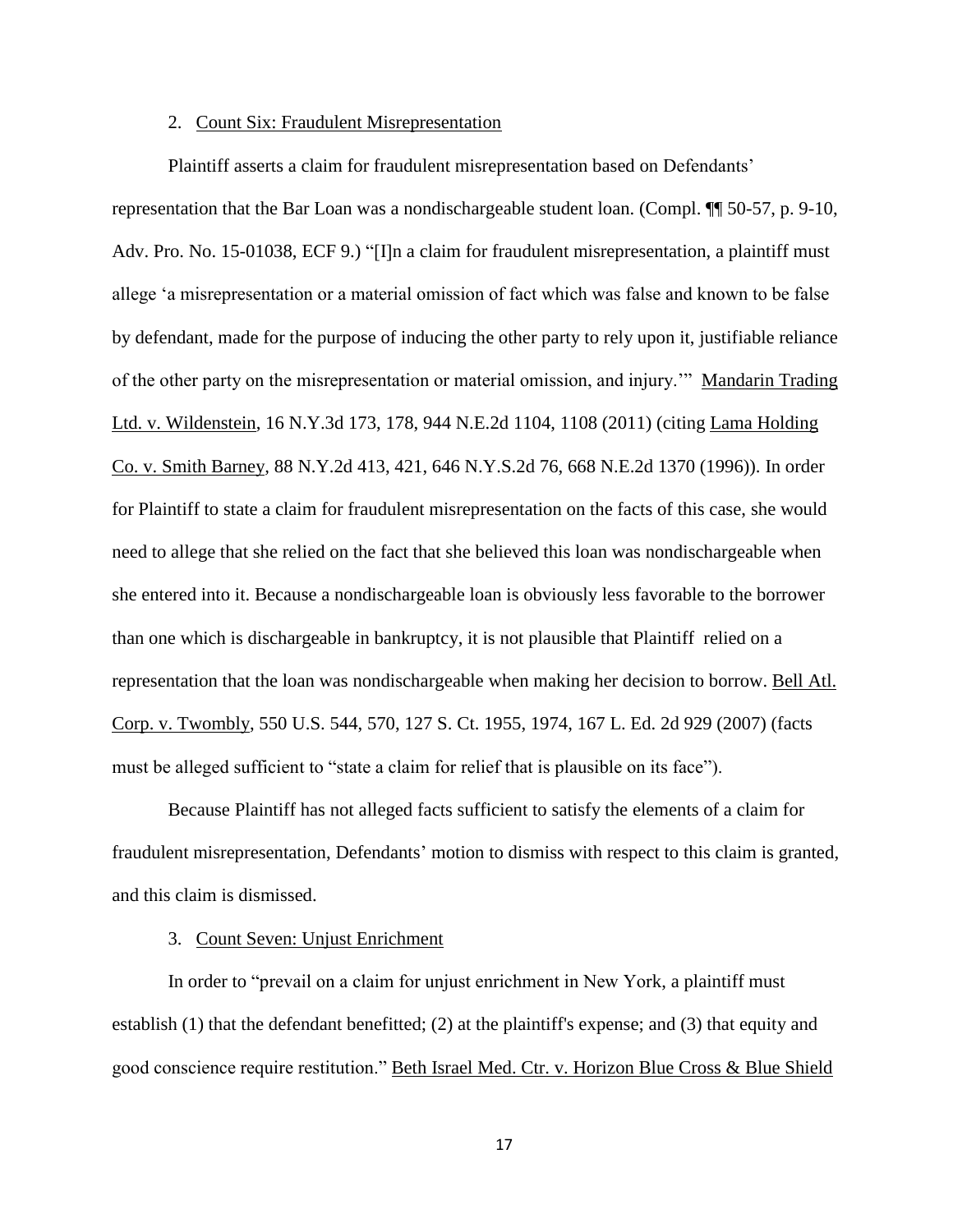of New Jersey, Inc., 448 F.3d 573, 586 (2d Cir. 2006) (citation omitted). A plaintiff must allege that "it conferred a benefit upon defendants and that defendants will obtain such benefit without adequately compensating plaintiff." Lake Erie Distributors, Inc. v. Martlet Importing Co., 221 A.D.2d 954, 956, 634 N.Y.S.2d 599, 601 (1995) (citation and internal quotation marks omitted).

Here, Plaintiff does not allege that she conferred a benefit on Defendants for which she has not been compensated. Rather, Plaintiff alleges that Defendants were enriched when they sold the Bar Loan on the secondary market because, allegedly, the purchase price they received was enhanced by the assertion that the Bar Loan was nondischargeable. (Compl.  $\P$  58-45 (sic), p.10-11, Adv. Pro. No. 15-01038, ECF 9.) However, Plaintiff cannot state a cause of action for unjust enrichment by alleging that the Defendants were unjustly enriched at the expense of the third party purchaser. Fid. Nat. Title Ins. Co. v. N.Y. Land Title Agency LLC, 121 A.D.3d 401, 403-04, 994 N.Y.S.2d 76, 80 (1st Dept. 2014) (citing ABN AMRO Bank, N.V. v. MBIA Inc.*,* 17 N.Y.3d 208, 221, 229, 928 N.Y.S.2d 647, 952 N.E.2d 463 (2011)). An award of damages as a result of an unjust enrichment claim is limited to restitution of the sum improperly received by the defendant from the plaintiff. Pure Power Boot Camp, Inc. v. Warrior Fitness Boot Camp, LLC, 813 F. Supp. 2d 489, 534 (S.D.N.Y. 2011) (citing U.S. ex rel. Taylor v. Gabelli*,* No. 03-  $CV-8762$  (PAC), 2005 WL 2978921, at  $*4$  (S.D.N.Y. Nov. 4, 2005) ("Damages typically focus on the plaintiff and provide 'make-whole,' compensatory monetary relief; restitution, by contrast, concentrates on the defendant—preventing unjust enrichment, disgorging wrongfully held gains, and restoring them to the plaintiff."))

In this case, Plaintiff does not allege that Defendants improperly received any funds from her; rather, the injury she claims is that she " $[w]$ as forced to bear the legal and financial consequences of the Defendants' misrepresentation." (Mem. of Law in Opp'n, p. 15-16, Adv.